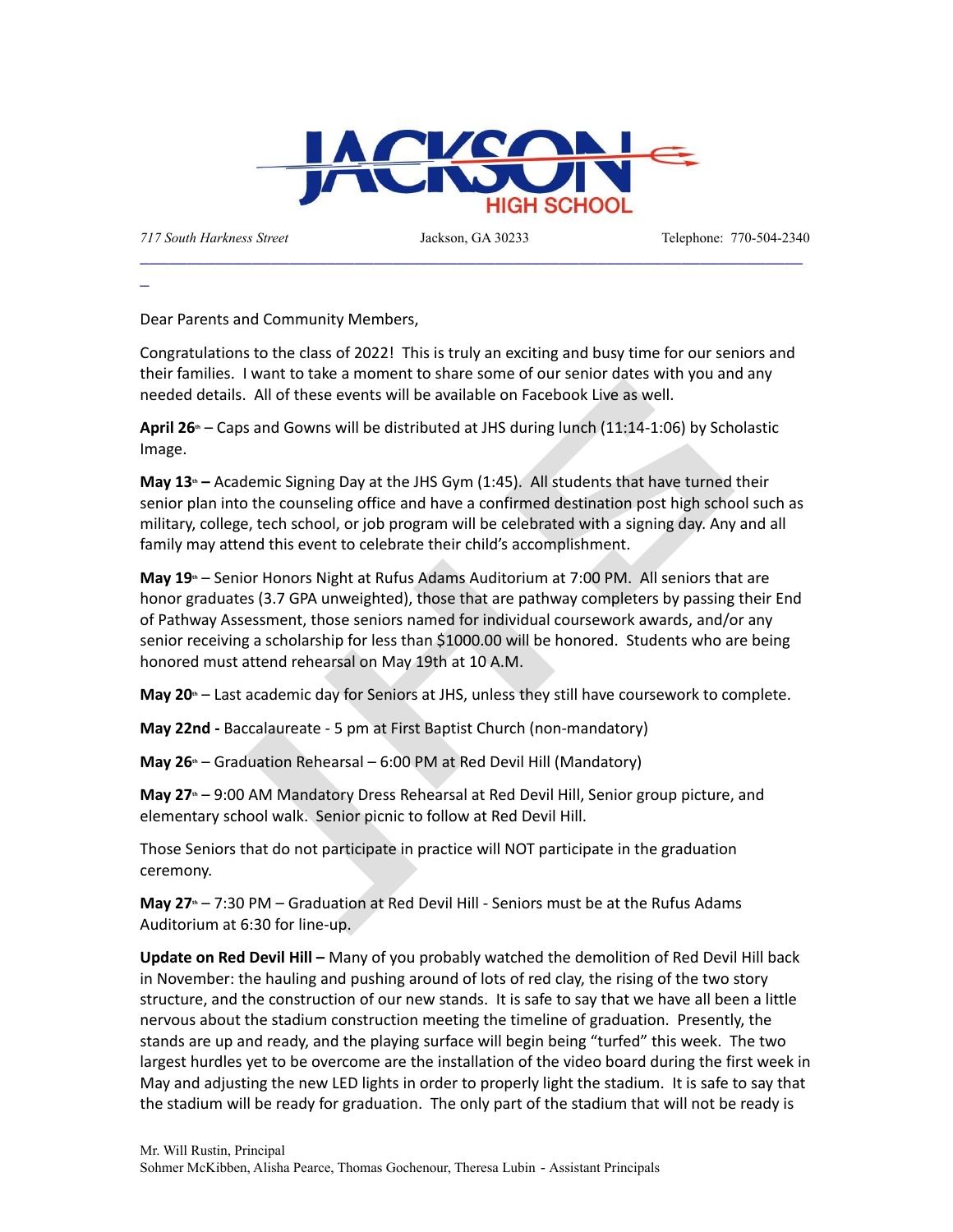the underneath construction of the rest rooms. The plan all along has been that we will bring in portable restrooms that will be located outside of the stadium. I ask that you be flexible with us in that regard while we complete our construction.

## **GRADUATION CONTINGENCY PLANS for the Class of 2022**

In the event that Mother Nature is not cooperating with our plans for a safe and sunny graduation on that Friday night for our deserving students in the Class of 2022, we may have to consider either a delay of the ceremony or postponing it until an alternate day.

On May  $27<sup>*</sup>$ , we will monitor the weather until the last minute, and we will aim to make a decision on whether to delay or postpone graduation until around 5:00 PM on the Friday of graduation. If the rain is light, and there is little threat of lightning, we will proceed.

But if the threat of thunderstorms is too great and rain is heavy, we will put the safety of our students and guests first and postpone it until Saturday.

While we know that it is disappointing and frustrating (and sometimes downright inconvenient!) when the weather doesn't cooperate, let's work together, and ensure that our kids see how proud we are of them.

We cannot control the weather, but we can decide that we will celebrate and show our community pride regardless...RAIN OR SHINE! If we get wet or have to go into the gym, let's have a positive (and SAFE) time doing it and supporting our graduates.

## **Please see the weather contingency plan below:**

--If it becomes necessary to postpone our ceremony to Saturday due to the threat of severe weather, our first option will be to hold graduation ceremonies in the stadium at Red Devil Hill on Saturday, May  $28<sup>th</sup>$ , at  $10:00$  AM.

--If conditions have not improved, and we still need more time, our next option would be to hold the ceremony in the stadium at Red Devil Hill on Saturday, May 28<sup>th</sup>, at 2:00 PM.

--If weather conditions remain stormy in the afternoon, our next option will be in the stadium at Red Devil Hill on Saturday, May 28<sup>th</sup>, at 7:00 PM.

threat of thunderstorms is too great and rain is heavy, we will put the safety<br>and guests first and postpone it until Saturday.<br>Mow that it is disappointing and frustrating (and sometimes downright inco<br>weather doesn't coo --It is POSSIBLE that if we see a "window" of opportunity on Friday or Saturday, we might propose a delay or adjusted schedule that might deviate from these published times. We would do this so that you have a higher chance of your family keeping a full 18 entry tickets and to have the ceremony in the stadium instead of the gym. If our parents will be willing to be flexible on times, we will try our best to have the graduation in the stadium *if* it is safe.

--Finally, if weather conditions do not improve throughout the day on Saturday, we will move the ceremony into the gymnasium on the JHS campus at 7 PM. We would most likely make a call on this about 3:00-4:00 PM on Saturday so that we have time to set up.

Please know that should we be forced to move the ceremony indoors, our seating capacity is far less than the stadium. Thus, if we move the graduation to the gym, each senior will be provided with FIVE (5) "rain tickets."